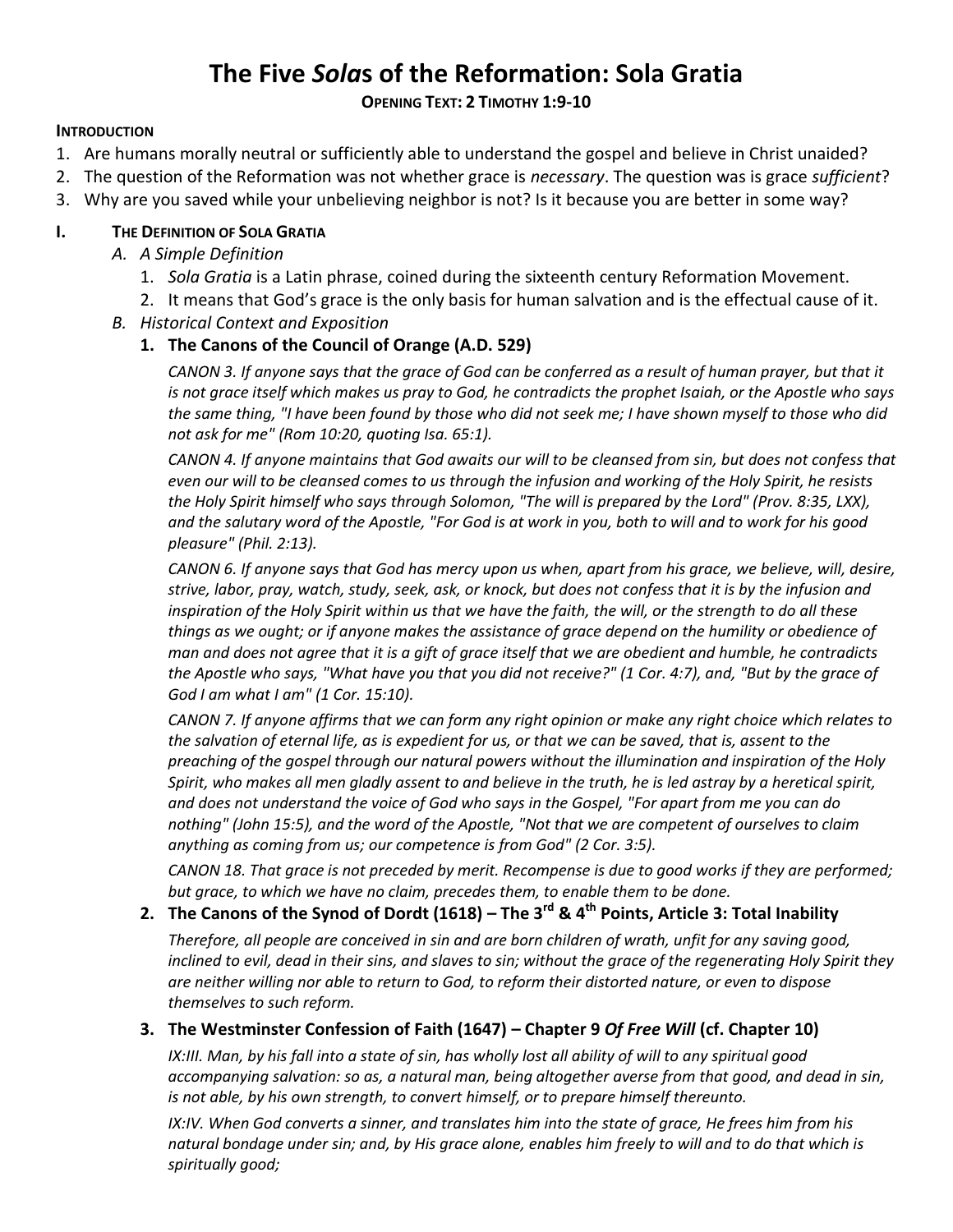## *C. A Modern Definition and Affirmation*

### **1. The Cambridge Declaration (1996)**

### *Sola Gratia: The Erosion Of The Gospel*

Unwarranted confidence in human ability is a product of fallen human nature. This false confidence now fills the evangelical world; from the self-esteem gospel, to the health and wealth gospel, from those who have transformed the gospel into a product to be sold and sinners into consumers who want to buy, to others who treat Christian faith as being true simply because it works. This silences the doctrine of justification regardless of the official commitments of our churches.

God's grace in Christ is not merely necessary but is the sole efficient cause of salvation. We confess that human beings are born spiritually dead and are incapable even of cooperating with regenerating grace.

#### *Thesis Three: Sola Gratia*

We reaffirm that in salvation we are rescued from God's wrath by his grace alone. It is the supernatural work of the Holy Spirit that brings us to Christ by releasing us from our bondage to sin and raising us from spiritual death to spiritual life.

We deny that salvation is in any sense a human work. Human methods, techniques or strategies by themselves cannot accomplish this transformation. Faith is not produced by our unregenerated human nature.

#### **2. James Montgomery Boice,** *Whatever Happened to the Gospel of Grace?* **(Wheaton: Crossway, 2009)**

*When the Reformers spoke about "grace alone" (*sola gratia*), they were saying that sinners have no claim upon God, none at all; that God owes them nothing but punishment for their sins; and that, if he saves them in spite of their sins, which he does in the case of those who are being saved, it is only because it pleases him to do it and for no other reason. Today, large numbers of evangelicals undermine and effectively destroy this doctrine by supposing that human beings are basically good; that God owes everyone a chance to be saved; and that, if we are saved, in the final analysis it is because of our own good decision to receive the Jesus who is offered to us.*

#### *D. Summarizing the Central Presuppositions and Affirmations*

- 1. Because of the Fall human beings are undeserving of divine favor and are incapable of saving themselves.
- 2. Because of the Fall human beings are unable to come to Christ, believe in Him, or do any saving good without the aid of divine grace.
- 3. God's grace is the sole basis and effectual cause of human salvation.
- 4. God must first prepare and enable the human heart in order for it to believe and be saved.
- 5. Any goodness, faith, repentance, or holy desire in human beings is a gift of God's grace.

## **II. THE AFFIRMATIONS OF SOLA GRATIA**

- *A. Sola Gratia Affirms Human Beings are Undeserving of Favor and Incapable of Saving Themselves*
	- 1. God made mankind in His image, but we thoroughly corrupted ourselves. **Gen. 8:21; Ecc. 7:29**
	- 2. Fallen humanity imagines itself as basically good, but Scripture says otherwise. **Ro. 3:9-20**
- *B. Sola Gratia Affirms Humans are Unable to Come to Christ, Believe, or Do Good without Divine Aid*
	- 1. No man can come to God by his own power. He must be drawn by the Savior. **Jn. 6:44; 10:25-27**
	- 2. Unregenerate people cannot respond in a saving way to God. **Ro. 8:8; 1Co. 2:14; Heb. 11:6**
- *C. Sola Gratia Affirms God's Grace is the Sole Basis and Effectual Cause of Salvation*
	- 1. God saves people because He is good, not because any of us are. **Eph. 2:4-7; 2Ti. 1:9; Tit. 3:3-7**
	- 2. God's grace is effectual, i.e. it actually saves, not just gives opportunity. **Jn. 1:12-13; Ro. 9:16**
- *D. Sola Gratia Affirms God Must Prepare and Enable the Heart for a Person to Believe and Be Saved*
	- 1. Faith and repentance are gifts of God; we cannot believe without grace. **Php. 1:29; 2Tim. 2:25**
	- 2. Salvation is the gift of God, from beginning to end, entirely unmerited. **Eph. 2:8-9; Rom. 6:23**
- *E. Sola Gratia Affirms Any Goodness, Faith, or Holy Desire in Humans is a Gift of God's Grace*
	- 1. The gospel *excludes* (not just prohibits) any reason for boasting. **Ro. 3:27; 1Co. 1:30-31; 4:7**
	- 2. It is only by the grace of God and because of it any of us are saved. **1Ti. 1:12-16; 1Cor. 15:10**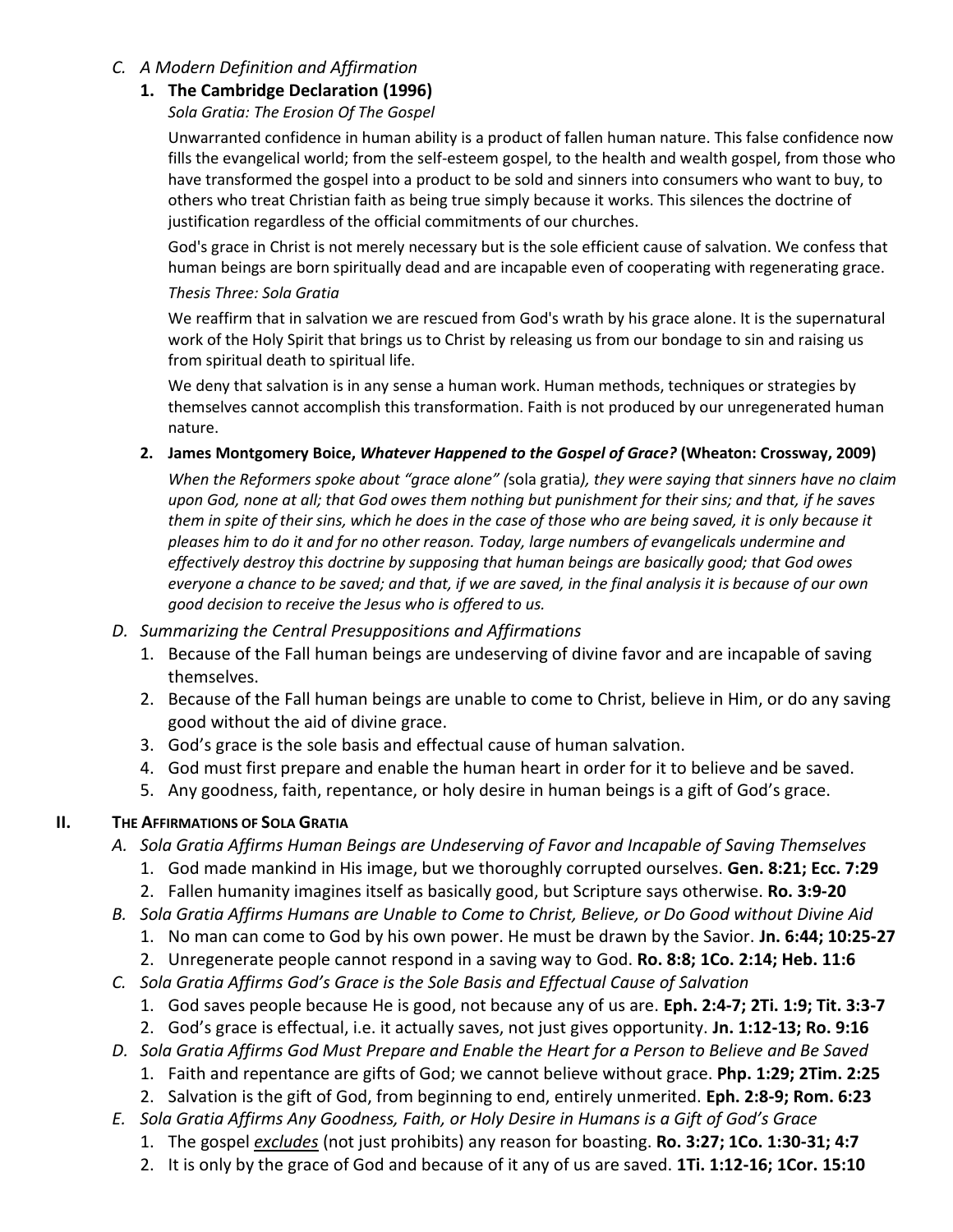## **III. THE CLARIFICATION OF SOLA GRATIA**

- *A. Sola Gratia Does NOT Mean Human Beings Are Not Responsible for Their Sin*
	- 1. The Bible is clear humanity is entirely responsible for their descent into sin. **Ro. 3:23; 5:12**
	- 2. The reason we are lost is our own fault, and God is no way caused our condition. **Jas. 1:13-15**
- *B. Sola Gratia Does NOT Mean God's Choice of Some to Save is Arbitrary or Unjust*
	- 1. Some object to God's enabling some to believe or assume He does so equally for everyone.
	- 2. But we cannot judge God's actions since He is not obligated to save anyone. **Ro. 9:14-24**
	- 3. We should be amazed God had mercy on us, not critical of His grace and mercy. **Matt. 20:8-15**
	- 4. Is God free to do as He pleases? Is He obligated to give us grace? **Ro. 11:5-6**
- *C. Sola Gratia Does NOT Mean God Saves or Coerces People Against Their Will*
	- 1. Read the above statements again. People freely choose Christ when enabled to do so. **Jn. 10:27**
	- 2. God does not force His will; He gives believers a new heart to enable them. (*cf. Pharaoh vs Saul*)
- *D. Sola Gratia Does NOT Mean the Elect Do Not Make a Real Choice to Repent and Believe*
	- 1. Humans are not robots. We freely choose sin, and when reborn we truly love Christ. **Jn. 1:12-13**
	- 2. God's grace initiates and enables the obedient response of a believing heart. **Jer. 29:13; cf. 24:7** *"In fact, salvation is of the Lord from beginning to end. Yes, I must believe. Yes, I must respond. Yes, I must receive Christ. But for me to say "yes" to any of those things, my heart must first be changed by the sovereign, effectual power of God the Holy Spirit." –R. C. Sproul, "Grace Alone"* TableTalk *http://www.ligonier.org/learn/articles/grace-alone-sproul/ (accessed Dec. 31, 2014)*
	- 3. God gives us faith, but we believe. We believe through grace. **Acts 18:27; Deut. 30:6**

## **IV. THE APPLICATION OF SOLA GRATIA**

- *A. How Sola Gratia Will Affect Our Church's Life and Ministry*
	- 1. We should not put our faith in programs, methods, or ministries but in the God who saves. **1Co. 1:18-25**
	- 2. Christianity is not a consumer product, and the Church is a worshipping community, not a business.
	- 3. Sola gratia properly understood and applied makes irrelevant much of the "church growth" industry.
- *B. How Sola Gratia Will Affect Our Daily Lives*
	- 1. You were dead, but God made you alive. You didn't come on your own; He came to get you.
	- 2. "Getting saved" is not something you did or even cooperated with; it is what Christ did for you.
	- 3. Knowing the sovereign, undeserved, effectual grace of God makes a big difference in our lives.

## **CONCLUSION**

- 1. He saved us and called us, not according to our works, but according to His own purpose and grace.
- 2. Do you believe that? Do you understand what that means? This didn't happen because of you.
- 3. What we did in believing in Christ and repenting of our sins was possible because of what God did for us.
- 4. Do you hear the Shepherd's voice? He is calling you to repent, follow Him, and trust in Him alone.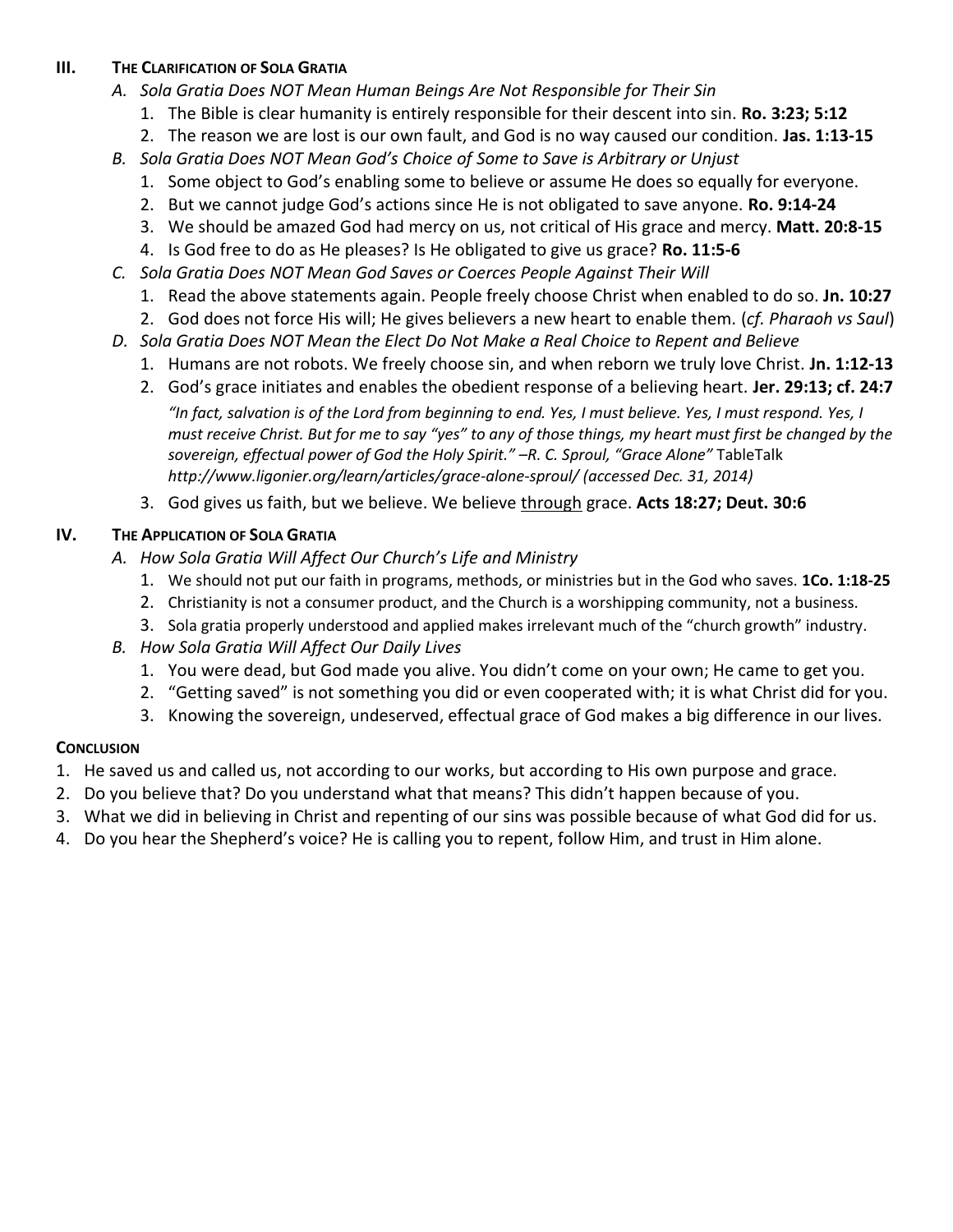## **EXTENDED QUOTATIONS**

#### **The Canons of the Council of Orange (A.D. 529)**

*CANON 1. If anyone denies that it is the whole man, that is, both body and soul, that was "changed for the worse" through the offense of Adam's sin, but believes that the freedom of the soul remains unimpaired and that only the body is subject to corruption, he is deceived by the error of Pelagius and contradicts the scripture which says, "The soul that sins shall die" [\(Ezek. 18:20\)](http://biblia.com/bible/kjv1900/Ezek.%2018.20); and, "Do you not know that if you yield yourselves to anyone as obedient slaves, you are the slaves of the one whom you obey?" [\(Ro. 6:16\)](http://biblia.com/bible/kjv1900/Rom.%206.16); and, "For whatever overcomes a man, to that he is enslaved" [\(2 Pet. 2:19\)](http://biblia.com/bible/kjv1900/2%20Pet.%202.19).*

*CANON 2. If anyone asserts that Adam's sin affected him alone and not his descendants also, or at least if he declares that it is only the death of the body which is the punishment for sin, and not also that sin, which is the death of the soul, passed through one man to the whole human race, he does injustice to God and contradicts the Apostle, who says, "Therefore as sin came into the world through one man and death through sin, and so death spread to all men because all men sinned" [\(Rom. 5:12\)](http://biblia.com/bible/kjv1900/Rom.%205.12).*

*CANON 3. If anyone says that the grace of God can be conferred as a result of human prayer, but that it is not grace itself which makes us pray to God, he contradicts the prophet Isaiah, or the Apostle who says the same thing, "I have been found by those who did not seek me; I have shown myself to those who did not ask for me" [\(Rom 10:20,](http://biblia.com/bible/kjv1900/Rom%2010.20) qtd. [Isa. 65:1\)](http://biblia.com/bible/kjv1900/Isa.%2065.1).*

*CANON 4. If anyone maintains that God awaits our will to be cleansed from sin, but does not confess that even our will to be cleansed comes to us through the infusion and working of the Holy Spirit, he resists the Holy Spirit himself who says through Solomon, "The will is prepared by the Lord" [\(Prov. 8:35,](http://biblia.com/bible/kjv1900/Prov.%208.35) LXX), and the salutary word of the Apostle, "For God is at work in you, both to will and to work for his good pleasure" [\(Phil. 2:13\)](http://biblia.com/bible/kjv1900/Phil.%202.13).*

*CANON 5. If anyone says that not only the increase of faith but also its beginning and the very desire for faith, by which we believe in Him who justifies the ungodly and comes to the regeneration of holy baptism -- if anyone says that this belongs to us by nature and not by a gift of grace, that is, by the inspiration of the Holy Spirit amending our will and turning it from unbelief to faith and from godlessness to godliness, it is proof that he is opposed to the teaching of the Apostles, for blessed Paul says, "And I am sure that he who began a good work in you will bring it to completion at the day of Jesus Christ" [\(Phil. 1:6\)](http://biblia.com/bible/kjv1900/Phil.%201.6). And again, "For by grace you have been saved through faith; and this is not your own doing, it is the gift of God" [\(Eph. 2:8\)](http://biblia.com/bible/kjv1900/Eph.%202.8). For those who state that the faith by which we believe in God is natural make all who are separated from the Church of Christ by definition in some measure believers.*

*CANON 6. If anyone says that God has mercy upon us when, apart from his grace, we believe, will, desire, strive, labor, pray, watch, study, seek, ask, or knock, but does not confess that it is by the infusion and inspiration of the Holy Spirit within us that we have the faith, the will, or the strength to do all these things as we ought; or if anyone makes the assistance of grace depend on the humility or obedience of man and does not agree that it is a gift of grace itself that we are obedient and humble, he contradicts the Apostle who says, "What have you that you did not receive?" [\(1 Cor. 4:7\)](http://biblia.com/bible/kjv1900/1%20Cor.%204.7), and, "But by the grace of God I am what I am" [\(1 Cor. 15:10\)](http://biblia.com/bible/kjv1900/1%20Cor.%2015.10).*

*CANON 7. If anyone affirms that we can form any right opinion or make any right choice which relates to the salvation of eternal life, as is expedient for us, or that we can be saved, that is, assent to the preaching of the gospel through our natural powers without the illumination and inspiration of the Holy Spirit, who makes all men gladly assent to and believe in the truth, he is led astray by a heretical spirit, and does not understand the voice of God who says in the Gospel, "For apart from me you can do nothing" [\(John 15:5\)](http://biblia.com/bible/kjv1900/John%2015.5), and the word of the Apostle, "Not that we are competent of ourselves to claim anything as coming from us; our competence is from God" [\(2 Cor. 3:5\)](http://biblia.com/bible/kjv1900/2%20Cor.%203.5).*

*CANON 18. That grace is not preceded by merit. Recompense is due to good works if they are performed; but grace, to which we have no claim, precedes them, to enable them to be done.*

*CANON 19. That a man can be saved only when God shows mercy. Human nature, even though it remained in that sound state in which it was created, could be no means save itself, without the assistance of the Creator; hence since man cannot safe- guard his salvation without the grace of God, which is a gift, how will he be able to restore what he has lost without the grace of God?*

*CANON 20. That a man can do no good without God. God does much that is good in a man that the man does not do; but a man does nothing good for which God is not responsible, so as to let him do it.*